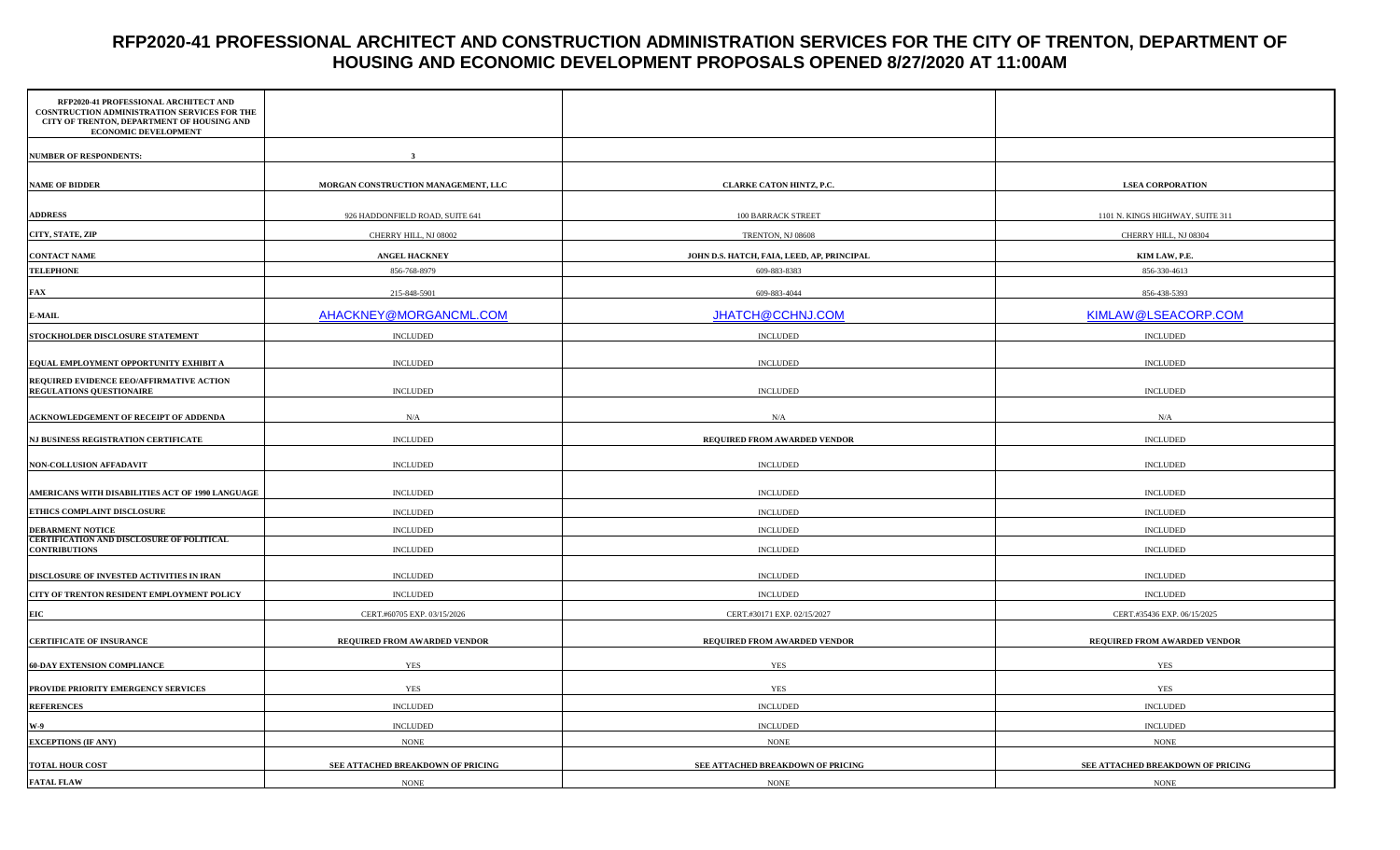

## **City of Trenton** Department of Housing & Economic Development **Fee Proposal Form Community Development Block Grant Program Professional Services**

| <b>FEE PROPOSAL</b>                                                                                                                                                                                                                                                                                                             |                | <b>Name of Respondent:</b><br>Morgan Construction Management, LLC |               |                    |  |
|---------------------------------------------------------------------------------------------------------------------------------------------------------------------------------------------------------------------------------------------------------------------------------------------------------------------------------|----------------|-------------------------------------------------------------------|---------------|--------------------|--|
| The City of Trenton intends to award this contract to the firm that it considers will provide the best overall architect and construction<br>administration services. City of Trenton reserves the right to accept other than the lowest priced offered and to reject any proposals<br>that are not responsive to this request. |                |                                                                   |               |                    |  |
| 1. Hourly Rates for all Staff                                                                                                                                                                                                                                                                                                   | Quantity       | <b>Unit Price</b>                                                 | =Est. Cost    | Total Est.<br>Cost |  |
| Principal                                                                                                                                                                                                                                                                                                                       | 1              | \$175.00                                                          | \$175.00      | \$175.00           |  |
| Project Manager/Estimator                                                                                                                                                                                                                                                                                                       | $\mathbf{1}$   | \$130.00                                                          | \$130.00      | \$130.00           |  |
| <b>CPM Estimator</b>                                                                                                                                                                                                                                                                                                            | 1              | \$125.00                                                          | \$125.00      | \$125.00           |  |
| <b>Assistant Project Manager</b>                                                                                                                                                                                                                                                                                                | $\overline{1}$ | \$90.00                                                           | \$90.00       | \$90.00            |  |
| <b>TOTAL STAFF COST</b>                                                                                                                                                                                                                                                                                                         |                |                                                                   |               |                    |  |
| 2. Itemized materials cost (if applicable)<br><b>None</b>                                                                                                                                                                                                                                                                       | Quantity       | <b>Unit Price</b>                                                 | $=$ Est. Cost | Total Est.<br>Cost |  |
|                                                                                                                                                                                                                                                                                                                                 |                |                                                                   |               |                    |  |
| <b>TOTAL MATERIAL COST</b>                                                                                                                                                                                                                                                                                                      |                |                                                                   |               |                    |  |
| 3. Estimated average hours per week per building/project.                                                                                                                                                                                                                                                                       | Quantity       | <b>Unit Price</b>                                                 | =Est. Cost    | Total Est.<br>Cost |  |
| Principal                                                                                                                                                                                                                                                                                                                       | 10 hrs/wk      | \$175.00                                                          | \$175.00      | \$1,750.00         |  |
| Project Manager/Estimator                                                                                                                                                                                                                                                                                                       | 20 hrs/wk      | \$130.00                                                          | \$130.00      | \$2,600.00         |  |
| <b>CPM Estimator</b>                                                                                                                                                                                                                                                                                                            | 2 hrs/wk       | \$125.00                                                          | \$125.00      | \$250.00           |  |
| <b>Assistant Project Manager</b>                                                                                                                                                                                                                                                                                                | 10 hrs/wk      | \$90.00                                                           | \$90.00       | \$900.00           |  |
| <b>TOTAL HOURS COST</b>                                                                                                                                                                                                                                                                                                         |                |                                                                   |               | \$5,500.00         |  |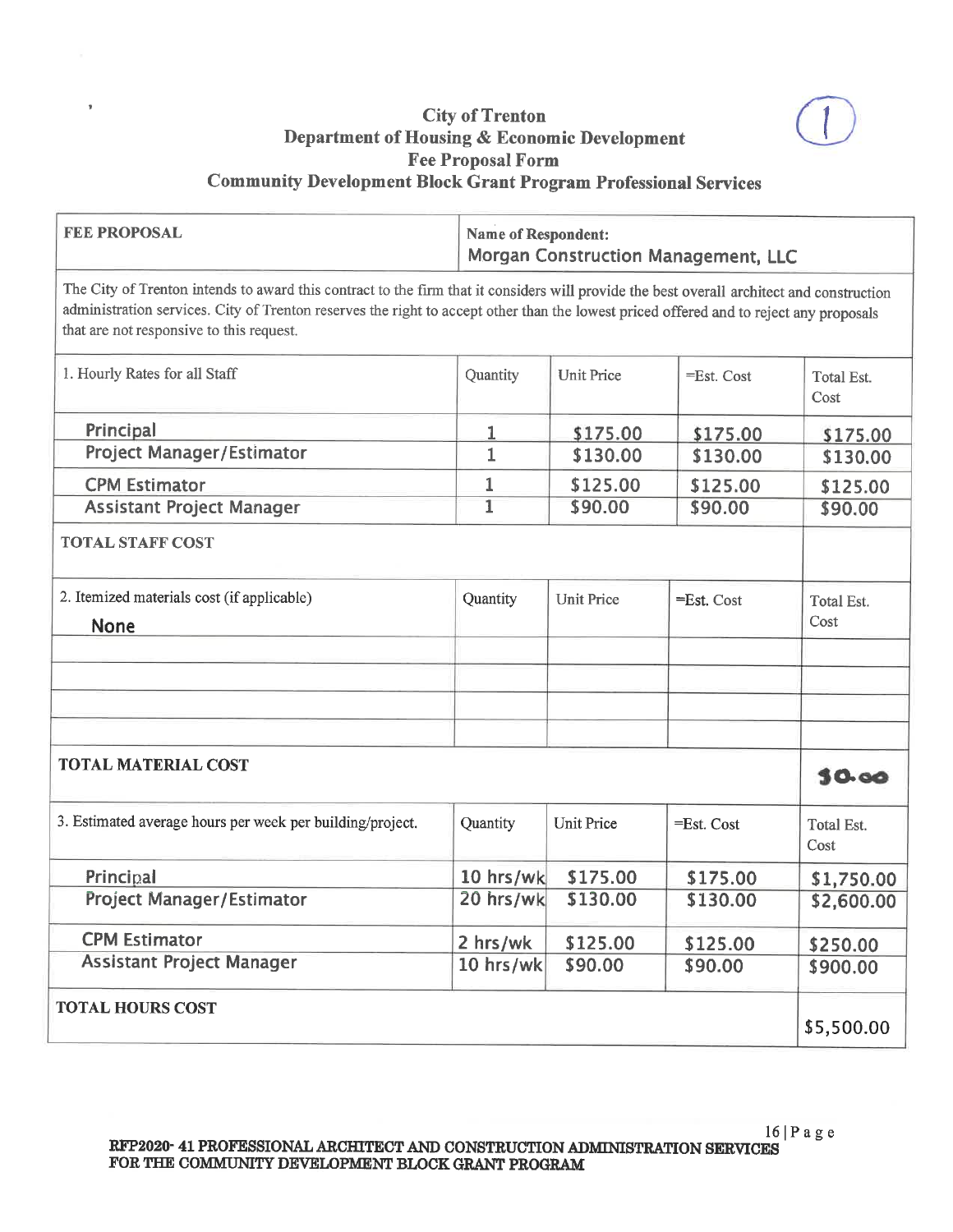#### **City of Trenton** Department of Housing & Economic Development **Fee Proposal Form Community Development Block Grant Program Professional Services**

| <b>FEE PROPOSAL</b>                                                                                                                                                                                                                                                                                                             |          | <b>Name of Respondent:</b> |               |                    |  |  |
|---------------------------------------------------------------------------------------------------------------------------------------------------------------------------------------------------------------------------------------------------------------------------------------------------------------------------------|----------|----------------------------|---------------|--------------------|--|--|
| The City of Trenton intends to award this contract to the firm that it considers will provide the best overall architect and construction<br>administration services. City of Trenton reserves the right to accept other than the lowest priced offered and to reject any proposals<br>that are not responsive to this request. |          |                            |               |                    |  |  |
| 1. Hourly Rates for all Staff                                                                                                                                                                                                                                                                                                   | Quantity | Unit Price                 | $=$ Est. Cost | Total Est.<br>Cost |  |  |
| Project Manager                                                                                                                                                                                                                                                                                                                 | 208      | \$125/hr                   | \$26,000      | \$26,000           |  |  |
| Project Architect                                                                                                                                                                                                                                                                                                               | 1,664    | \$115/hr                   | \$191,360     | \$191,360          |  |  |
| Project Engineer                                                                                                                                                                                                                                                                                                                | 832      | \$115/hr                   | \$95,680      | \$95,680           |  |  |
| <b>CADD</b> Operator                                                                                                                                                                                                                                                                                                            | 2,080    | \$65/hr                    | \$135,200     | \$135,200          |  |  |
| <b>TOTAL STAFF COST</b>                                                                                                                                                                                                                                                                                                         |          |                            |               | 448,240            |  |  |
| 2. Itemized materials cost (if applicable)                                                                                                                                                                                                                                                                                      | Quantity | <b>Unit Price</b>          | $=$ Est. Cost | Total Est.<br>Cost |  |  |
| Expenses - Printing/Mileage/Postage                                                                                                                                                                                                                                                                                             | 1        | Lump Sum                   | \$5,000       | \$5,000            |  |  |
|                                                                                                                                                                                                                                                                                                                                 |          |                            |               |                    |  |  |

#### **TOTAL MATERIAL COST**

| 3. Estimated average hours per week per building/project.<br>(Assuming 5 building as listed in the RFP) | Quantity | <b>Unit Price</b> | $=$ Est. Cost | Total Est.<br>Cost |
|---------------------------------------------------------------------------------------------------------|----------|-------------------|---------------|--------------------|
| Project Manager                                                                                         | 4        | \$125             | \$500         | \$500              |
| Project Architect                                                                                       | 32       | \$115             | \$3,680       | \$3,680            |
| Project Engineer                                                                                        | 16       | \$115             | \$1,840       | \$1,840            |
| <b>CADD</b> Operator                                                                                    | 40       | \$65              | \$2,600       | \$2,600            |
| <b>TOTAL HOURS COST</b>                                                                                 |          |                   |               | \$8,620            |

5,000